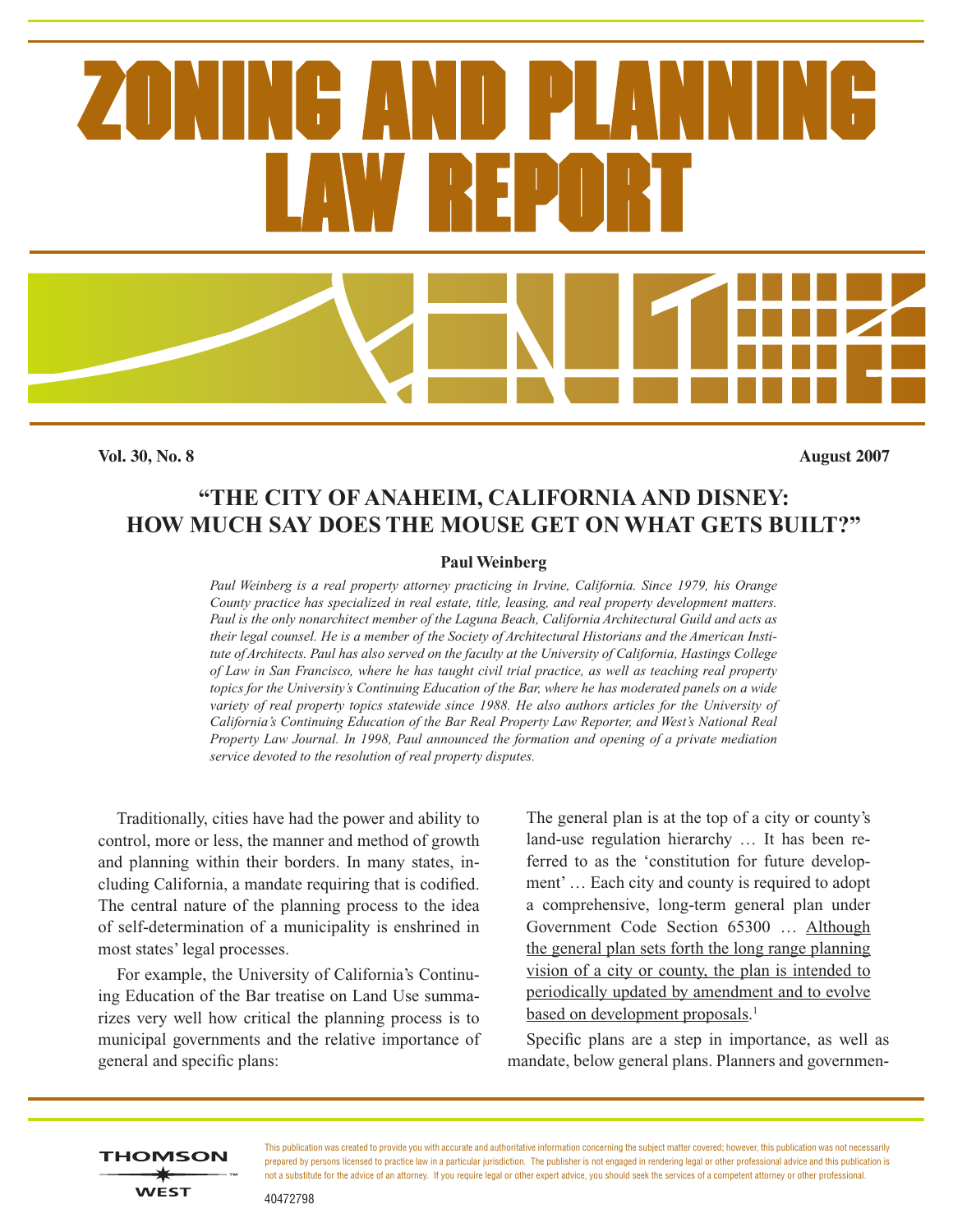tal agencies give, though, broad discretion to planning agencies as to how specific they need them need to be and how flexible they have to be:

As their name suggests, specific plans are generally more detailed than general plans, and commonly cover only certain areas of a community … The specific plan statutes are flexible, allowing public agencies to create standards for the development of a wide range of projects and solutions to any type of land-use issues … Specific plans may be very general, setting forth only broad policy concepts and general information, or they may be extremely detailed … Specific plans may cover areas as large as or larger than the 2,800 acres covered in the Ahmanson Ranch specific plan in Ventura County, or they may cover areas as small as a single acre. $2$ 

Against this regulatory backdrop, Disney and the City of Anaheim are engaged in a knock-down, drag-out battle over a very small piece of real estate; 2.2 acres located not far from Disneyland and on the edge of a region that was the subject of a specific plan by the City in 1992-1994. Disney wants it to remain for hotels and resort-related use; the developer that wants to buy it wants to build low-income housing and residential units on the site, an existing, dilapidated mobile-home park. Disney had previously won the battle at the City Council level. In a series of events marked as much by the polarity of the parties as the polarity of the decision making, Disney then lost the battle with the restoration of one of the members to the voting panel. Both sides have now gathered signatures on petitions for referenda and initiatives to hit the ballot.

The City has, however, once again reversed course, at Disney's request. On Tuesday, August  $21<sup>st</sup>$ ,  $2007$ , it authorized a special election in June of 2008 on the state primary ballot, asking the voters to block the housing project. The decision will prove a costly one for the City; the cost of the placing of the initiative on the ballot is estimated to be \$250,000.00. Disney wants the zoning locked; they want it only to be modifiable by a vote of the plebiscite. The developer, Sun Cal, in a competing initiative that has not yet been certified for placement on the ballot, wants the zoning *permanently modified* by initiative to permit residential uses, no matter what the Planning Commission or City Council determine.

There does not seem to be a lot of dispute about what the genesis of the specific plan was or what its goals were. Disney's spokesperson, Rob Doughty, in an August 8, 2007, personal interview, summarized the history:

Disneyland started out as 'Walt's vision'; in 1955, people didn't understand it. He bought as much land as he could afford; others built motels and fast food restaurants. He tried to get the City interested in central planning, raising the standards of what was built and aesthetics, but got 'no takers.'

In the sixties, Walt had another idea: he could not build a master-planned resort in Anaheim, because he did not own enough of the land—he then wound up with Orlando, FL, where he bought out all of the land.

Anaheim had come to be badly 'blighted' by the eighties; he met with the City and jointly came up with a comprehensive master plan—a 'world class resort'—up to that time, guests would stay only for one day—a limited amount of sales tax was generated.

The result of the meetings was the creation of the Anaheim Resort's specific plan; it's a 2.2 square miles area, less than five percent of the land mass of Anaheim, which comprises fifty-four square miles.

The entire area was designated as resort—no residential; the plan reflected the fact that the residential use was not compatible with resort or retail.

The area and its improvement was created with a combination of public and private monies; Interstate 5 was widened and re-aligned; there were changes and modifications to the on and off ramps, a common color scheme and a deliberate effort to bring signage down to the street level.

This has been a huge success to the City of Anaheim; the businesses now generate fifty-four percent of the City's revenue; hotel taxes have more than doubled. $3$ 

There is a sub-text though, that underlies this whole fight; the residents of Anaheim resent the depth and extent of Disney's influence over what they believe are purely municipal land-use decisions. Disney sees it differently; for them, it goes to the heart of a very large economic investment they made in the 1980s:

Funding the transformation of the Anaheim Resort District took some creativity. 'Disney lent its corporate balance sheet to make a \$545,000,000.00 (with interest) municipal bond issue more credit worthy', explains Timur Galen, 'which allowed all the improvements to be packaged together, including the convention center. In an indirect way, we are partners in the expansion of the convention center, just as the City is supporting our expansion through its infrastructure improvements.'

The Disney-backed municipal bonds were issued in the fall of 1997 and oversubscribed six or seven times. Of the \$545,000,000.00, \$305,000,000.00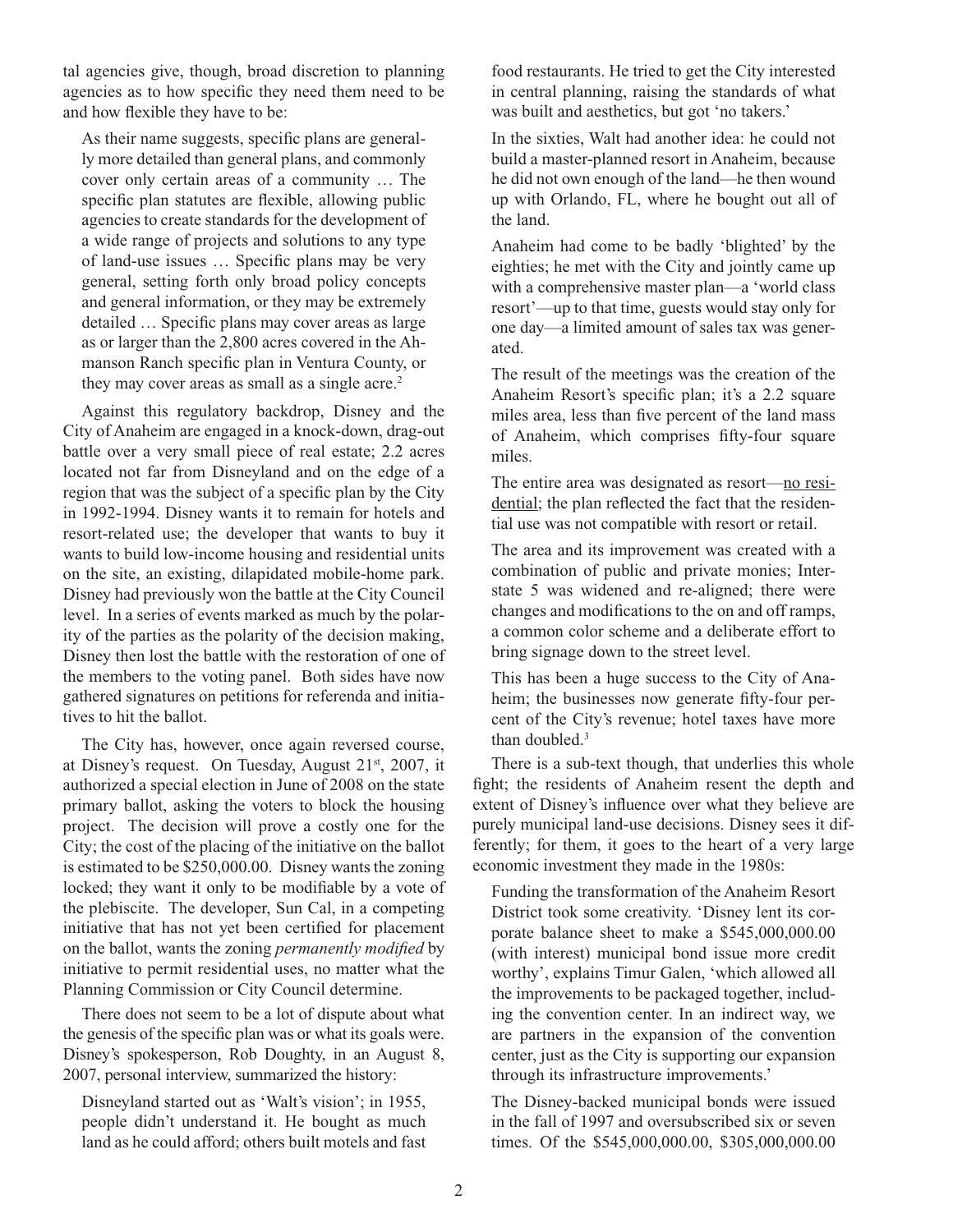was used for landscape, transportation and infrastructure improvements. The convention center expansion received \$150,000,000.00, and \$90,000,000.00 was used to construct the new 10,000-car parking facility.

To help pay back the bonds and to pay for the improvements without increasing Anaheim's residential property taxes or dipping into its general fund, the City increased its transient occupancy tax from thirteen percent to fifteen percent. Local transportation sales tax dollars, along with some Federal and State money, are paying for the I-5 improvements in Anaheim, CA, including the improved access to Disneyland.4

Now the picture becomes a little clearer, and Disney's representative can add to it:

Disney guaranteed a portion of those revenue bonds; they've made an investment in the City they have a vested interest in protecting it.<sup>5</sup>

The fight itself is cast in an emotional light; proponents of the applicant's attempt to get a building permit and cause a change in the specific plan point to the lack of affordable housing within the City. They also point out that the very workers that contribute to the entertainment of the guests are the ones that cannot find a place to live. One of the City Council members expressed it clearly:

The Anaheim Resort's tremendous growth has had unanticipated consequences for our community. The lack of nearby housing opportunities for resort workers causes over crowding in our neighborhoods, a tremendous lack of parking, and puts too much traffic on our streets. Sadly, some resort industry employees have no choice but to live, dayto-day, in motels that were meant to serve visitors and many more families double and triple up in apartments just to make ends meet.

Anaheim does not have a hotel crisis. It has a housing crisis. The hiring of tens of thousands of resort employees, most of whom are low-wage earners, has caused an environmental impact that must be mitigated. The stark realty of Anaheim's housing needs was presented in the 2005 workshop showing an existing need for 27,600 affordable housing rentals. These housing units are prohibited in the resort area, where the majority of need is created; which of our neighborhoods will step up and volunteer to place it in their community? Unless viable housing alternatives are proposed, resort area housing should not be banned.

The 1994 resort plan negotiated between the City of Anaheim and Disney is now antiquated and woefully inadequate. Its only recognition of the housing and over crowding issue was an agreement by Disney to provide 500 affordable housing units to Anaheim, which has never been done. The plan will eventually eliminate the work force housing that currently exists (thousands of rental units) with no plans to replace them … It is time to renegotiate. We must forge a new partnership for growth in the resort, one that addresses the needs of everyone who lives or works in this community and assures that our quality of life is improved not diminished—by continued, necessary growth in the resort industry.6

Not surprisingly, Disney sees it in essentially economic terms. Their Chief Executive Officer, Robert Iger, gave a press conference on May 21, 2007, and responding to a question from a columnist, Iger began his statement:

Disney is probably the best neighbor that Anaheim has ever had. Disneyland and our properties occupy about five percent of the land in Anaheim, but we deliver fifty percent of the revenue, thanks to taxes, to the City and with that has created, or should I say help to create, with the City, some excellent public services, starting with the police department and the

# **ZONING AND PLANNING LAW REPORT**

**Editorial Director** William D. Bremer, Esg. **Contributing Editors** Patricia E. Salkin, Esq. Lora Lucero, Esq.

**Electronic Composition** Specialty Composition/Rochester Desktop Publishing

**Zoning and Planning Law Report** (USPS# pending) is issued monthly, except in August, 11 times per year; published and copyrighted by Thomson/West, 610 Opperman Drive, P.O. Box 64526, St. Paul, MN 55164-0526. Application to mail at Periodical rate is pending at St. Paul, MN.

POSTMASTER: Send address changes to Zoning and Planning Law Report, 610 Opperman Drive, P.O. Box 64526, St. Paul MN 55164-0526.

© 2007 Thomson/West ISSN 0161-8113 Editorial Offices: 50 Broad Street East, Rochester, NY 14694 Tel.: 585-546-5530 Fax: 585-258-3774 Customer Service: 610 Opperman Drive, Eagan, MN 55123 Tel.: 800-328-4880 Fax: 612-340-9378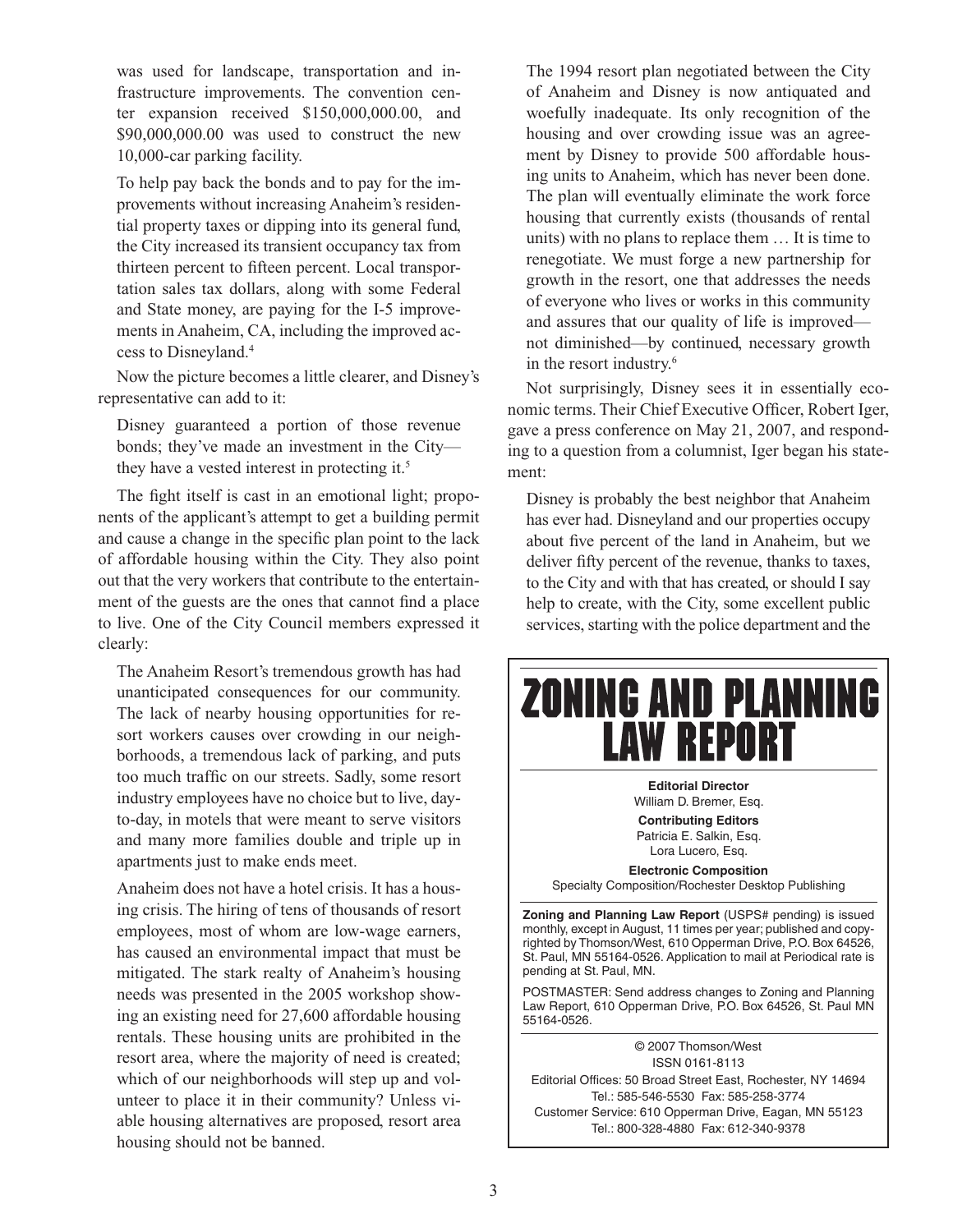fire department and the like … In addition to that we're the largest employer in this region. We have created a tremendous number of jobs … We believe that there should be affordable housing in this area, that it's an effort that should be a partnership between the local government and a number of businesses … But we don't believe that the property that's being talked about is property that should be developed for housing. We just don't believe it's what's called recreation or business-friendly, nor would it throw off as much in taxes as the businesses that could go into that place.<sup>7</sup>

Many of the residents see themselves as "throwing off the yoke" of the micro-management and dominance that Disney has enjoyed over City land-use decisions. Disney sees it as essentially self-preservation economically as well as economic survival for the City. The entire matter is now headed into both litigation and to the electoral process. While the litigation is an important aspect of the dispute, the effect on the electoral process and its availability is the focus of this article.

The use of initiatives or referenda to modify or nullify a land-use decision made by a municipality is not new, especially in California. The codified authority to do it has existed and been tested with litigation going back to the 1976 case of *Associated Home Builders of the Greater East Bay, Inc. v. City of Livermore*<sup>8</sup> ("despite earlier court decisions to the contrary, courts have determined that zoning can be accomplished by initiative in general law cities").<sup>9</sup>

Initiatives are generally defined as the proposal to enact a law independently of the legislature and to enact it at the polls. California law founds that authority in Election Code, Section 9100 through Section 9126, for counties, and Election Code, Section 9200 through Section 9226 for cities.

Zoning referenda are a little different; the referenda powers embody the constitutional right of the electorate to approve or reject any act or measure that has already been passed by the legislature. That has been extended to cities, too, at least in California.<sup>10</sup>

The right to a referendum to approve or reject an act or measure has been tested by litigation and found valid in California, commencing with the 1960 case of *Crestview Cemetery Association v. Dieden.*11 Referenda are explicitly available to attack a zoning ordinance, too.<sup>12</sup>

The big issue in whether a referendum can legally challenge an act is whether that act is legislative rather than administrative. Under California law a re-zoning is a legislative act, but variances and conditional use permits are administrative matters, even if the local legislative body hears applications for them.<sup>13</sup>

One of the issues that seems to arise quite frequently in the initiative process is whether the initiative attacks such a small parcel as to constitute "spot zoning." Spot zoning refers to instances when "a small parcel is restricted and given less rights than the surrounding property."<sup>14</sup>

Federal Courts, applying Washington state law, are essentially in accord:

Buckles contend[s] that they do not seek to expand the substantive due process clause, but to apply the law on 'spot zoning'. A change in the label will not change the result. A spot zoning claim—that an individual piece of property was singled out for zoning incompatible with neighboring property is variously characterized as a substantive due process violation, a taking, or even an equal protection violation. Spot zoning does not neatly fit into one category …

Washington courts have recognized the claim of 'spot zoning' and define it as follows:

Spot zoning has come to mean arbitrary and unreasonable zoning action by which a small area is singled out of a larger area or district and specially zoned for a use classification totally different from and inconsistent with the classification of surrounding land, and not in accordance with the comprehensive plan. Spot zoning is a zoning for private gain designed to favor or benefit a particular individual or a group and not the welfare of the community as a whole.<sup>15</sup>

The 1980 California Supreme Court case, *Arnel v. City of Costa Mesa*, was the seminal case on using the initiative process to circumvent a zoning or land-use decision. The *Arnel* case, both on its facts and in its statement of the law, reaffirmed California's both persistent and vigorous defense of citizens' rights to bring initiative or referenda if they do not like a land-use decision:

The factual setting of the present case illustrates the problems courts will face if we abandon past precedent and attempted to devise a new test distinguishing legislative and adjudicative decisions. The Court of Appeal, for example, found here that the instant initiative was an adjudicative act because it re-zoned 'a relatively small' parcel of land. It is not, however, self evident that sixty-eight acres is a 'relatively small' parcel; some cities have entire zoning classifications which comprise less than sixty-eight acres. The size of the parcel, moreover, has very little relationship to the theoretical basis of the Court of Appeal holding—the distinction between the making of land-use policy, a legislative act, and the asserted adjudicatory act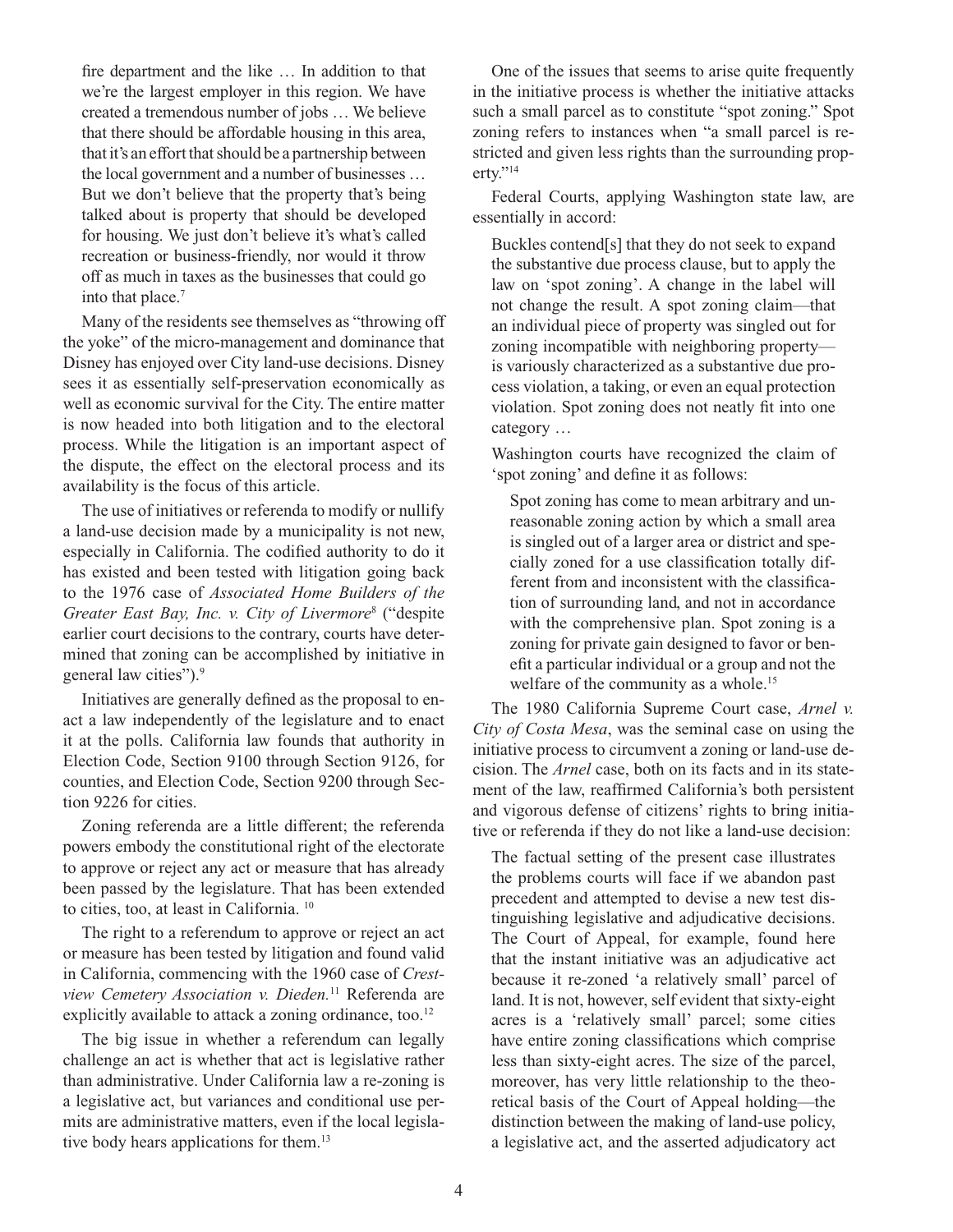of applying established policy. The re-zoning of a 'relatively small' parcel, especially when done by initiative, may well signify a fundamental change in city land-use policy.

Plaintiffs alternatively urged that the present initiative is adjudicatory because it assertedly affects only three land owners. But this is a very myopic view of the matter; the proposed construction of housing for thousands of people affects the prospective tenants, that housing market, the residents living nearby, and the future care of the community. The number of land owners whose property is actually re-zoned is as unsuitable a test as the size of the property rezoned. Yet, without some test which distinguishes legislative from adjudicative acts with clarity and reasonable certainty, municipal governments and voters will lack adequate guidance in enacting and evaluating land-use decisions.

In summary, past California land-use cases have established generic classifications, viewing zoning ordinances as a legislative act and other decisions, such as variances and subdivision map approvals, as adjudicative. This method of classifying land-use decisions enjoys the obvious advantage of economy; the municipality, the proponents of a proposed measure, and the opponents of the measure can readily determine if notice, hearings, and findings are required, what form of judicial review is appropriate, and whether the measure can be enacted by initiative or overturned by referenda.

To depart from past precedent and embark upon case by case determination, on the other hand, would incur substantial administrative costs. Such a rule would expose the municipality to the uncertainty of whether a proposed measure would be held to be legislative or adjudicative: it would entail costs to the litigants, and it would burden the courts with resolution of these issues.16 (emphasis added)

In this framework, the Disney case looks more interesting. The proponents of the primary proposed initiative, Disney and its supporters, are dealing with the 2.2 acre parcel of land, quite small. The applicant, Sun Cal Communities, is attempting to obtain a specific plan amendment ("Amendment No. 8") that will, in essence, permit wholly-residential uses on the project site.<sup>17</sup>

Disney's complaint against the City and Sun Cal is relatively simple; the specific plan area allows only resort uses; Sun Cal had previously tried to, and had successfully amended the specific plan:

To require the following: [A] That residential uses be permitted only in conjunction with development of a full-service hotel having at least three hundred hotel rooms; [B] That hotel uses comprise at least half of the site density; [C] That residential uses on the site be fully integrated into the hotel and its operation; and [D] That, adjacent to the public rights-of-way, residential uses be permitted only if they are at least two stories or twenty-five fee about ground level.<sup>18</sup>

Amendment No. 8, the one that Sun Cal is now proposing, however, involved solely residential use, and that's what's drawing Disney's ire and that of quite a few businesses in the area.

Interestingly, not all of the country follows California's warmth and affinity to the initiative process when it's applied to overturn or modify legislative acts of a zoning body. As the American Law Reports put it:

In the following cases wherein provisions for the initiative were set out in a state constitution and/or a state statute, and the power to zone was delegated to municipalities in such state by a separate zoning enabling act or similar statute, the courts concluded that such latter enactment, dealing specially and specifically with zoning and setting up the detailed procedures to be followed and complied with by a municipal legislative body prior to its adoption or passage of any zoning legislation, was intended to be controlling, and that as a consequence the initiative process could not be employed to secure the enactment of a zoning ordinance or an amendment thereto.<sup>19</sup> (Emphasis added)

So, with this conflict and background in mind, how do the facts of the current Disney/Sun Cal dispute stack up? Sun Cal is proposing a use that is completely outside of the current zoning; most likely sufficient legislative history exists to show that both Disney and the City of Anaheim's intent was to either completely preclude residential zoning or, at the very least, insist that it be fully integrated into a hotel/resort type of pre-existing use. As such, the City will probably be within its rights if it upholds the Planning Commission's January 22, 2007, rejection of the plan. The knottier and more interesting problem, though, is whether, if the City elects to overturn the Planning Commission's denial, either an initiative or referenda challenge will be held valid. Interesting facts have come out that, from a political standpoint, may affect the decision.

First, one of the City Council's voting members, Lucille Kring, was originally required to remove herself from deciding the point after complaints from one of the Disney supporters because, as the local newspaper, the *Orange County Register* put it:

At the last minute Tuesday, Councilwoman Lucille Kring learned that she had to abstain because of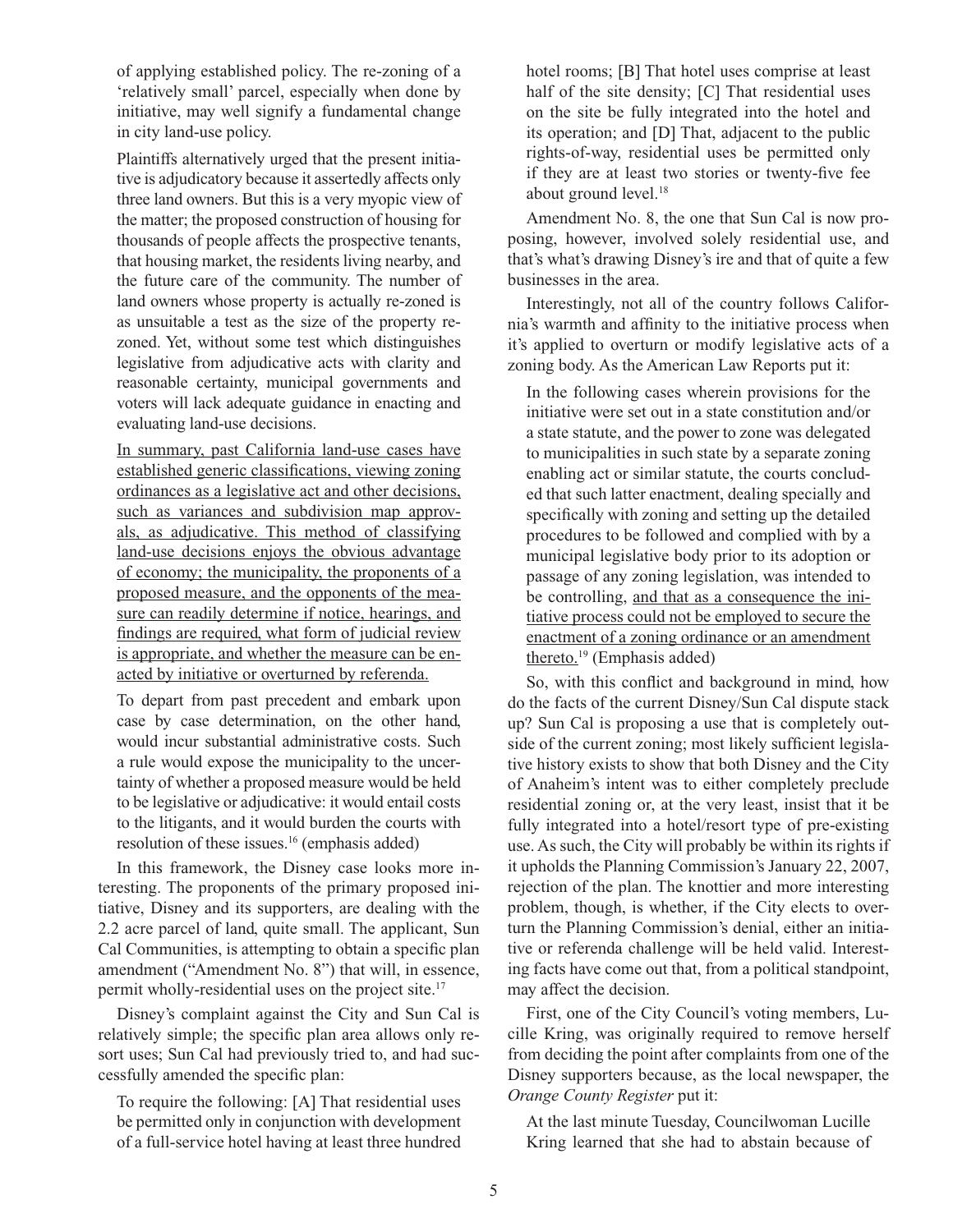a conflict of interest. Kring has a lease to open a wine bar in the nearby Garden Walk mall which is under construction in the resort. In the case of council tie, the City must revert to the decision of a lower panel. The Planning Commission rejected the plan last month, so that vote is sticking as the final decision.<sup>20</sup>

Subsequently, Councilwoman Kring found out from the California Fair Political Practices Commission that she did not have to be removed because of the conflict. That issue came up because Anaheim City Attorney, Jack White, asked the Fair Political Practices Commission to advise him on whether she could vote on the project. Their letter to attorney White clarified and resolved the dispute, but probably not to Disney's liking:

In our telephone discussion on March 16, 2007, you clarify that Council member Kring does not have an option to lease the property where she is considering locating the wine bar and that no consideration has changed hands relating to this property. You also sent, via facsimile, a copy of the document you described above as the non-binding letter of intent. The last paragraph of that document provides, in part:

This proposal does not constitute an offer to lease the premises. No legal obligation or warranties and/or representations are being created by this letter or any other written or oral communications until an agreement, if any, is signed by both landlord and tenant.

Council member Kring and her husband currently intend to open a wine bar in the proposed Garden Walk location. They may seek additional investors in the business and the financial and capital structure of the business has yet to be determined. The proposed wine bar would require a license from the Alcoholic Beverage Control Board and, if approved, it is anticipated that the wine bar would sell wine by the glass and bottle, wine and gourmet gift baskets, food items, and other accessory items as yet to be determined. A portion of the 2,000 square feet of space would be available for meeting and catered events for small groups … On January 22, 2007, the Anaheim Planning Commission held a public hearing concerning the project decision and, as a result, approve the addendum to the mitigated negative declaration but denied the general plan amendment and amendment to the Anaheim Resort's specific plan amendment and Anaheim residential overlay relating to the Sun Cal property.

On February 13, 2007, following a request for review of the Planning Commission decision, the City Council held a de novo public hearing regarding the matter. Shortly before the hearing, council member Kring was made aware of Crabb's advice letter No. A-00-66 issued by the Commission on March 30, 2001. Based on the contents of the Crabb letter, and due to the limited time available to review the issues raised by the letter, prior to the commencement of the scheduled public hearing including, but not limited to, determining the materiality of any financial effect the project decision could have upon any of council member Kring's economic interests, council member Kring, following consultation with the City Attorney, declared a potential conflict of interest and refrained from participating in the project decision.<sup>21</sup>

Kring turned out not to have a conflict, and the letter got to the point as to why:

A public official has a financial interest in a decision within the meaning of Section 87103 if it is reasonably foreseeable that the decision will have a material financial effect, distinguishable from its effect on the public generally, on the official, a member of his or her immediate family, or on anyone of five enumerated economic interests, including: … an economic interest in real property in which he or she has a direct or indirect interest of \$2,000.00 or more … Section 82033 defines real property as '… any leasehold, beneficial or ownership interest or an option to acquire such an interest in real property located in the jurisdiction owned directly, indirectly or beneficially by the public official …' Accordingly, if council member Kring has an option to lease property in the Garden Walk, and that option is valued at \$2,000.00 or more, she has an economic interest in real property. However, you have indicated that council member [Kring] does not have an option on the property, but rather has signed a non-binding letter of intent to enter into an agreement, and that no consideration has been paid, or promised, by her pursuant to any agreement to lease the property … Under the facts presented, council member Kring is not currently operating, nor does she have any investment in or hold any position with, the wine bar. At this point, the wine bar exists only in thought as a potential future enterprise. Accordingly, under the facts presented, council member Kring does not have an economic interest in the business entity …22

Not surprisingly, on April 26, 2007, Council member Kring voted against Disney:

Anaheim: Disney protested for months, slapped a lawsuit against the City and unleashed a ballot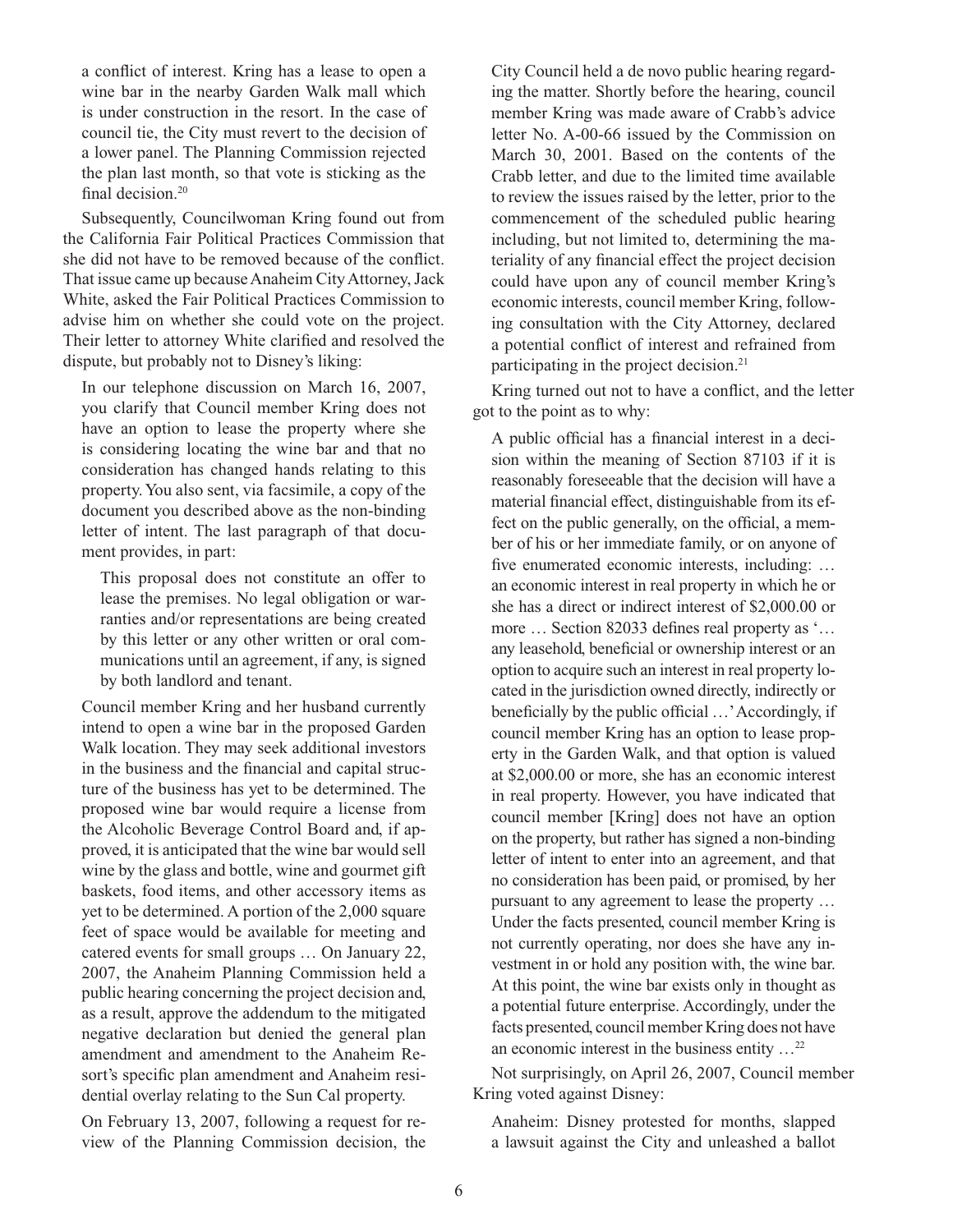initiative to strip the City Council's power over development.

None of that stopped the City Council from voting early Wednesday, 3-2, to approve a residential zoning plan that the county's largest employer so aggressively fought. Some of the sixty speakers who testified at the public hearing talked about the need for 225 affordable apartments that the development would include. But two council members, Bob Hernandez and Lucille Kring, backed the matter mainly as a property-rights issue.

Kring was the swing vote. The Council chose to reconsider the zoning change after deadlocking in February. Kring abstained at the time because of a possible conflict of interest, but State cleared her to vote.

Kring was swayed by a City-Commission report indicating that hotels won't be needed on the site for up to fifty-five years, so she supported zoning that could bring in a project sooner to replace older mobile home parks … Mayor Curt Pringle and Councilman Harry Sidhu said they believe new housing belongs away from the resort. Pringle said the City was breaking its promise with Disney and resort businesses to reserve the area for tourism uses as outlined in a 1994 long-term plan.<sup>23</sup>

And so we are now left with a highly volatile and fluid situation; the major corporate powerhouse in the town wants to control land-use decisions and a vocal citizens group, expressing frustration with what they see as the dominance of that corporate power house, wants to weaken it.

Both sides have turned to the initiative process, too. On July 11th, the latest round in this series of initiatives/ referenda battles was announced:

A developer-backed group is pushing for a ballot initiative to fight back at a Disney-lead coalition that is trying to halt the developer's housing plan.

The initiative would require voter approval of any project on 52.9 acres of Disney property, mostly a strawberry field, near the site, of Sun Cal's proposed residential complex, the group announced Wednesday. The pro-housing group plans to ask the City Council to put the item on the ballot, a way to avoid collecting signatures. 'It should go on the ballot for everybody, not just the small guy' said Diane Singer, chairwoman of the Coalition to Protect and Defend Anaheim. 'Its just about making it even, leveling it all out. Everybody plays by the same rules.'

A Disney spokesman declined to comment. The Disney funded group is behind two groups ballot measures opposing developer Sun Cal's housing plan … The Disney-baked group, Save Our Anaheim Resort, is pushing for a referendum that would overturn the Council's zoning vote and an initiative to require voter approval of housing in the resort. SOAR collected enough signatures for the referendum. Tuesday; the Council is expected to set an election date. It's unclear if the Council would support the Sun Cal - backed measure.

Councilwoman Lori Galloway backs the initiative, Mayor Curt Pringle opposes it, and Councilwoman Lucille Kring said she was undecided. The other two council members could not be reached for comment Wednesday.

 'They want to retaliate against Disney, and it's just absurd,' said Pringle, who opposes resort housing. Kring, who voted for residential zoning, said Wednesday, that she had yet to see the initiative wording, but she generally opposes ballot measures. Galloway, who supports resort housing, said 'If owners want to make a decision on projects in the resort area, they absolutely should include Disney.' A source statement said that both initiatives include Disney properties … Disney and resort business leaders are fighting the housing plan because they say tourism businesses, including hotels, generate the bulk of the City's revenue. Housing advocates back Sun Cal's development because it includes about 225 affordable-housing units.

 'A developer seeking to build 1,500 high density residential units within the resort district is proposing an initiative that would dismantle Anaheim's most important economic engine', the SOAR statement says.<sup>24</sup> (Emphasis added.)

In a funny way, though, local control of the land-use decision *is* going to be preserved, but perhaps not by the people that were elected to make that decision. Whether the voters who elected them have the patience, the diligence and the reflection to carefully examine all of the sides of this issue and make an informed decision is a result that may strongly influence land-use decisions, not only in California, but nationwide, in the future. Disney is the catalyst, but the evolution of the initiative and the referenda process is the real cause. The soap opera that is surrounding the political process in Anaheim is really a microcosm for the country; is a "company town" rebelling against its employer or is this a matter of economic survival for a town now grown dependent on healthy revenue from a nonpolluting employer that has partnered with the citizenry to create a better place to live?